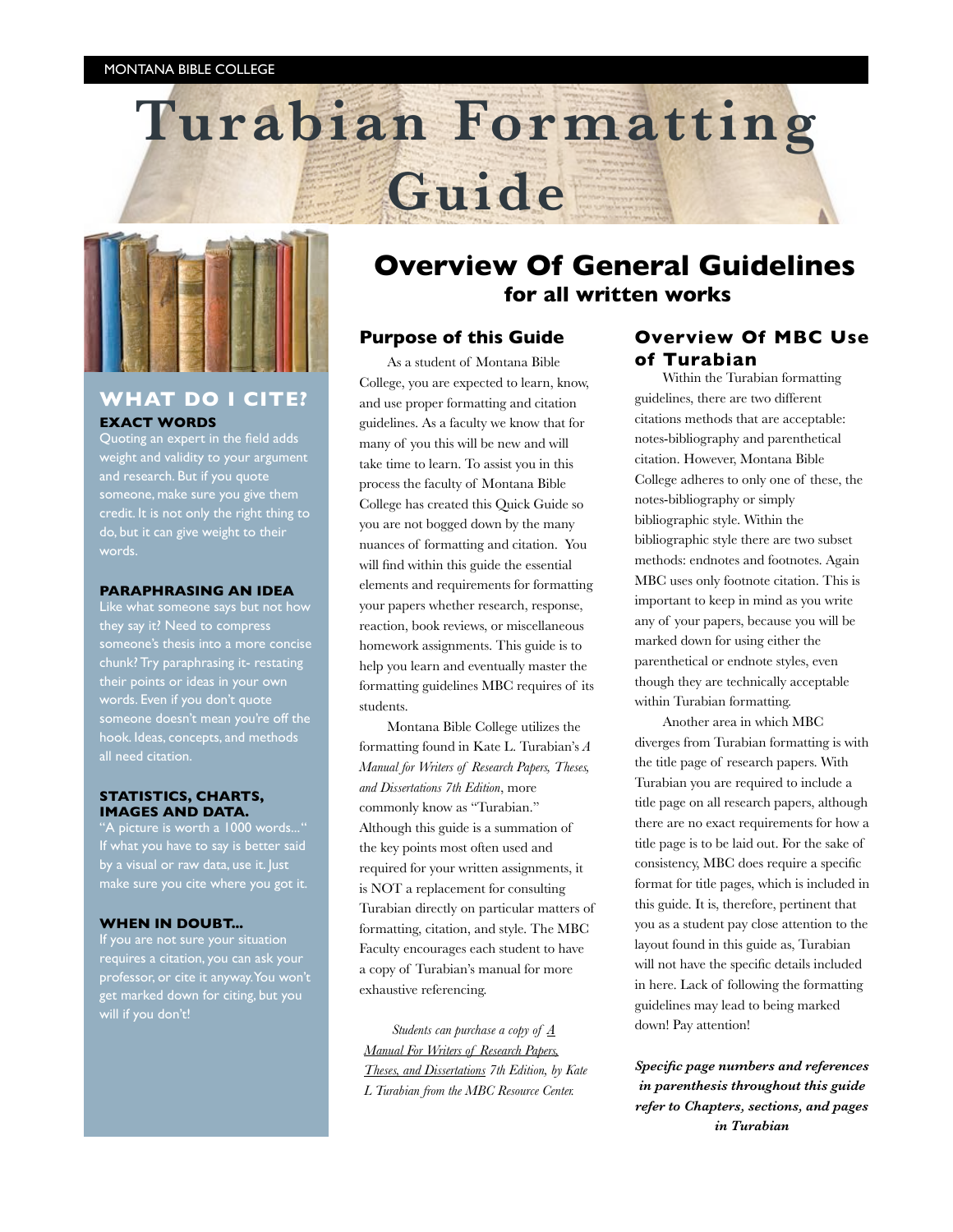## **FRONT MATTER TITLE PAGE**

Although Turabian does not specify title page format for term papers, MBC does adopt the following formatting requirements (Research papers only)

## *Title of Paper:*

Place the title a third of the way down the page, in all capital letters and centered. If the paper has both a main title and subtitle, put the main title on a single line, followed by a colon, and begin the subtitle on the next line. You can use 12 - 14 size normative fonts (Such as Romans Times, Courier, etc. No fancy or artsy fonts please) (p. 386)

## **BODY**

## **GENERAL FORMATTING** *Margins:*

Normal margins of a Word document are set to correct margins, which are 1 inch margins all the way around. No material should be in the 1 inch margin area, except page numerations.  $(p 374, A.1.1)$ 

#### *Font & Spacing:*

Use 12-point Times New Roman font on all pages of the paper (Title page is the only exception). Double space the the text, single space footnotes and block quotes. (p 374-75, A.1.2 - A.1.3)



THEOLOGICAL INDUCTION IN THE CANON AND IRENAEUS ' "RULE-OF-FAITH"

THEOLOGICAL INDUCTION IN THE CANON AND IRENAEUS<sup>5</sup> TRULE-OF-FAITH<sup>3</sup><br>The history of theology certainly has several beginning points. It would be, put simply<br>promant to speak of one beginning point for theology. Certainly J .<br>The history of theology certainly has several beginning points. It wo ignorant to speak of one beginning point for theology. Certainly Jesus ' life, death and resent the grounding for the history of Christian theology. However, en within this, several historical points arise. The move from historical events to .<br>Scripture is also a journey fraught with questions related to the epistemological value **INCH MARGINS** 1 INCH MARGINS ious types of literature and the way such literature was esteemed by specific es. The process of relating the story of one piece to the stories of other ces of literature certainly implies a means of evaluating each piece. Short of discovering a list of criteria for what was to be regarded as divinely inspired, we are ain with certainty the ways in which certain books were included and excluded in Scripture. Certainly, specific instances of heresy in some works stand out tion. However, for books included in the Bible, we are only privy to glimpses of the process through which they gained authority. it is key that we recognize this a process, 1as such, it includes man variables beyond the mere ation of statements within the text. As will be seen, one of these variables was a ess of theological verification within the community of faith discovered in both tual comparison and in the performance of the texts in the life of the community. <sub>though</sub> not discussed in this chapter, martyrdom played a major role in authentication e belief of the community. Of course, the focus of most debates typically remained e text of Scripture. At times, the issue became a debate over which Scripture was to **1 INCH MARGINS** 

1 INCH MARGINS

#### *Vital Information:*

Several lines below your title place your first and last name, course title, instructors name and date, all on separate lines and centered. (p. 386)

*PageNumbering:* The Title Page is considered page one of your paper but does not receive a page number on it. You will begin placing page numbers on the first page of the body of the document.

### *Titles:*

Titles should be centered 12 point font in all capitals.  $(p. 376, A.1.5)$ 

## *Numbering:*

Front matter of your paper should be numbered using lowercase roman numerals (i, ii, iii, iv, etc) centered in the footer of the page. As noted before, title pages are counted in numbering but do not display a number. Number pages in the body of the paper and the back matter (bibliography) with ascending arabic numbers (1, 2, 3, etc) starting on the first page of text, flush right in the header. (p. 375-76, A.1.4)

2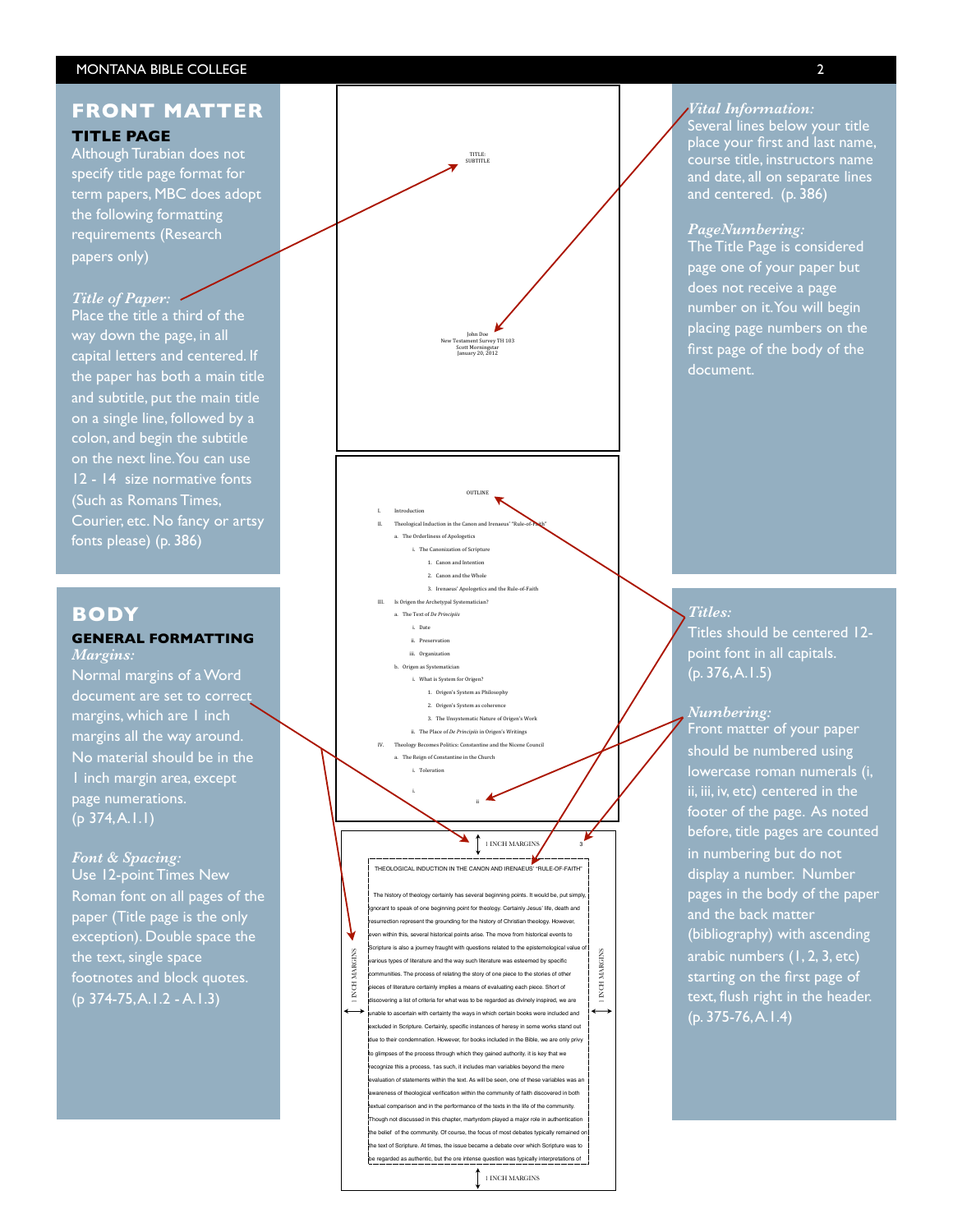## **FOOTNOTE CITATION**

## *Footnotes:*

You will be using footnotes for all citations. A superscript number is placed after the final punctuation of the citation in the text. The corresponding numbered footnote is placed at the bottom of the page in which the citation is made. A division line should be present to separate the main text from footnotes.

The footnote is indented and begins with the full-size reference number. Numbering for note is consecutive throughout the document unless there is a chapter break. (p.151-52)

*For more on footnoting see Turabian chapter 16 (p141-56)*

## **FOOTNOTES CONTINUED**

*Footnote as Substantive comment:* Footnotes can also be used to explain, comment or add information on a point or issue that is outside the scope or purpose of the paper. Follow the same numbering guidelines as citation footnotes.

*See Chapter 16 in Turabian to cover in full detail the use of footnotes in your paper. Examples are included.*

despite Patzers undelineable portrayal of his reign Hopper holds fast to similations. conclusions.<sup>17</sup> Conversely, Erickson hold to the more traditional view of Constantine's rise to religious prominence noting, "... no definitive evidence indicates that his civil nower was somehow divorced from his religious authority."<sup>18</sup> Either case, it is undisputed Constantine's role in early Church creedal development

By 325 Constantine had prevailed over Licinius in the west to become the sole emperor of the Roman Empire. To be sure it was a shock to the minority Christian faith to find within 25 years such a dramatic swing in favor within the pagan political realm, from vehemently persecuted to tolerated to having an Emperor show unsolicited favor.<sup>19</sup> The complete reversal was accentuated by the advent of Church Counsel, the first of which was called by Constantine to solve the Arian debate.<sup>20</sup> Many of the bishops called to the first Church Counsel suffered immensely under Galerius and Diocletian. Several had assumed their post as bishop because of the martyrdom of their predecessor at the hands of Roman persecution.<sup>21</sup> Regardless, the impact of the chief political figure not only recognizing Christianity as a legitimate religious movement but embracing the sect as vital important for the well being of the Roman Empire, changed the course of history for millennium to

<sup>17</sup> Alexander Hopper, *Early Christian Roots in Western Civilization* (Boston:<br>
Eischer and Snell, 1973), 273-281.<br>
<sup>18</sup> Vernon Erickson, *Rise of the Eternal Kingdom: Post-Apostolic Movement of*<br> *<sup>28</sup> Vernon Erickson,* Christian Persecution and the Spread of the Flame of the Gospel (Colorado Springs:<br>Heritage, 1997), 38.

despite Patzers undelineable portrayal of his reign Hopper holds fast to similar conclusions.<sup>17</sup> Conversely. Erickson hold to the more traditional view of

Constantine's rise to religious prominence noting,

!!!!!!!!!!!!!!!!!!!!!!!!!!!!!!!!!!!!!!!!!!!!!!!!!!!!!!!

!!!!!!!!!!!!!!!!!!!!!!!!!!!!!!!!!!!!!!!!!!!!!!!!!!!!!!!

No definitive evidence indicates that his civil power was somehow divorced<br>from his religious authority. In fact the opposite is very apparent.<br>Constantine was strategically aware of the inherent advantages of uniting<br>poli

<sup>Q</sup>

"

Either case, it is undisputed Constantine's role in early Church creedal developme

By 325 Constantine had prevailed over Licinius in the west to become the sole

emperor of the Roman Empire. To be sure it was a shock to the minority Christian

faith to find within 25 years such a dramatic swing in favor within the pagan

political realm, from vehemently persecuted to tolerated to having an Emperor

show unsolicited favor.<sup>19</sup> The complete reversal was accentuated by the advent of

Church Counsel, the first of which was called by Constantine to solve the Arian

debate.<sup>20</sup> Many of the bishops called to the first Church Counsel suffered imm under Galerius and Diocletian. Several attendees had assumed their office as bishop

because of the martyrdom of their predecessor at the hands of Roman persecution.<sup>21</sup>

*Footnote as Citation:* The first time you cite a source you must include the full bibliographic record.

After the initial citation you may refer to the same source in shortened form (author's last name, short title, page number).

You may also use the Latin abbreviation *Ibid*. to shorten a citation to a work whose bibliographical data appears in the immediately previous note. (p.152-55)

*Formatting a Citation Note:* Typical formatting of a footnote will follow:

- Indentation
- Citation Number
- First Name
- Last Name
- Title (Italicized)
- Publication Info (Place, Publisher, Date)
- Page Number

For more on formatting see Turabian (p.142-47, 16.1...)

## **BLOCK QUOTE**

You use block quotations when what you are quoting is 3 or more lines and at least two sentences long. Singlespace a block quotation, and indent the whole quote. Do not add quotation marks other than what is in the original quote. Add citation number at the end of the quote.

#### Main points:

- At least two sentences that occupy 3 or more lines in your paper
- Entire indented
- Single-spaced
- No quotation marks used

<sup>&</sup>lt;sup>17</sup> Alexander Hopper, *Early Christian Roots in Western Civilization* (Boston:<br>
Fischer and Snell, 1973), 273-281. Hopper is not alone in his argument, hoverer his<br>
is the most well developed and thoroughly researched.<br>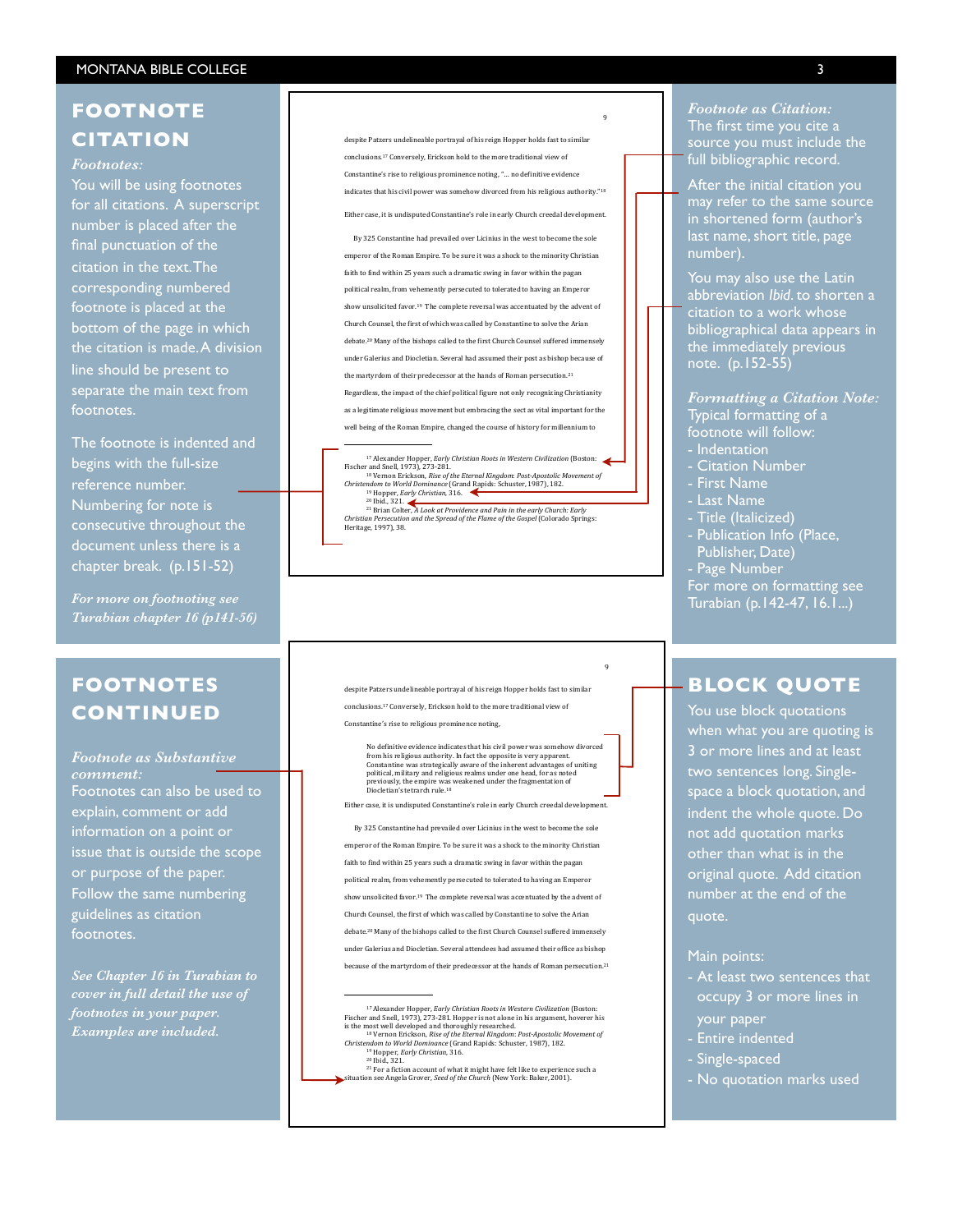## **BIBLIOGRAPHY**

### *Introduction:*

In addition to footnotes your papers require a bibliography at the end of the document. The bibliography includes all sources cited and may include other material consulted but not cited in your paper.

## *Elements of a Bibliography:*

- Your Bibliography should have a title centered at the top of the page in all capitals.
- Each entry should be singlespaced, with double spacing between each entry
- List of sources should be arranged alphabetically according to author's last name or in the case of no author, by title
- Begin each entry with a hanging indent on the first line followed by normal indentation on following lines

*For a more extensive discussion on bibliographies consult Turabian chapter 16 (p. 147-50, 16.2...*



 $14$ 

- Bird, Kai, and Martin J. Sherwin. *American Prometheus: The Triumph and Tragedy of J. Robert Oppenheimer.* New York: Alfred A Knopf, 2005
- Bowsma, William. *John Calvin: A Sixteenth Century Portrait.* New York: Oxford University Press, 1988.
- Calvin, John. *Institutes of the Christian Religion*. Edited by John T. McNeill. Library of Christian Classics 20-21. 2 Volumes. Philadelphia: Westminster Press, 1960. Childs, Brevard. *The New Testament as Canon: An Introduction.* Philadelphia: Fortress
- Press, 1984.
- Gallman, J. Matthew. *Mastering Wartime: A Social History of Philadelphia during the Civil War.* Cambridge: Cambridge University Press, 1990. \_\_\_\_\_. *The North Fights the Civil War: The Home Front.* Chicago: Ivan R. Dee, 1994.
- Guthrie, Donald. New Testament Introduction. Downers Grove: Inter-Varsity Press, 1970.
- Dowey, Edward A. "Book Review, 'John Calvin: A Sixteenth Century Portrait.'" *Journal of the American Academy of Religion* 57 (1989): 845 -48.
- Heide, Gale. *Domesticated Glory: How the Politics of America has Tamed God*. Eugene: Pickwick Publications, 2010.
- \_\_\_\_\_. *System and Story: A Narrative Critique and Construction in Theology.* Eugene: Pickwick Publications, 2007. Henry, Carl. *God, Revelation and Authority*. Waco: Word Books, 1979.
- Hodge, Charles. *Systematic Theology*. Grand Rapids: Wm. B. Eerdmans Publishing Company, 1977.
- Keresztes, Paul. *Constantine: A Great Christian Monarch and Apostle* . Amsterdam: J.C. Gieben, 1981.
- Leff, Gordon. *Heresy in the Later Middle Ages*. Two Volumes. New York: Barnes and Noble, 1967.
- McFarland, Daniel A. "Resistance as a Social Drama: A Study of Change-oriented<br>Encounters." American Journal of Sociology 109, no. 6 (May 2004).<br>http://www.journals.chicago.edu/AJS/journal/issues.v109n6/050199/050199.htm<br>1
- Nayar, Pramond K. "Marvelous Excesses: English Travel Writing and India, 1680-1727."<br>Unit also de British Studies 44, no. 2 (April 2005): 213-38.

## *Formatting Style:* List your sources alphabetically.

- First line of entry has no indentation
- Following lines of entry have standard indentation (this is called a "hanging indent")
- Entry begins with author's last name. In the case of no resource (omitting "a" "the" or other articles)
- First name followed by middle initial/name
- Italicized title
- Publication info (Place, publisher, and date)

#### *Special Cases:*

When you have multiple sources written by the same author you may put an underline in place of the author's first and last name.

## *Footnote VS Bibliography*

- **Author's Name:** Footnotes follow standard order (First name followed by last). Bibliographies are 44 reverse order.
- **Punctuation:** Footnotes utilize commas and parenthesis around publication info. Bibliographic entries use periods after each element and omit parenthesis for publication info.
- **Indentation:** The first line on a footnote is indented. It is the reverse for Bibliographic entry.

4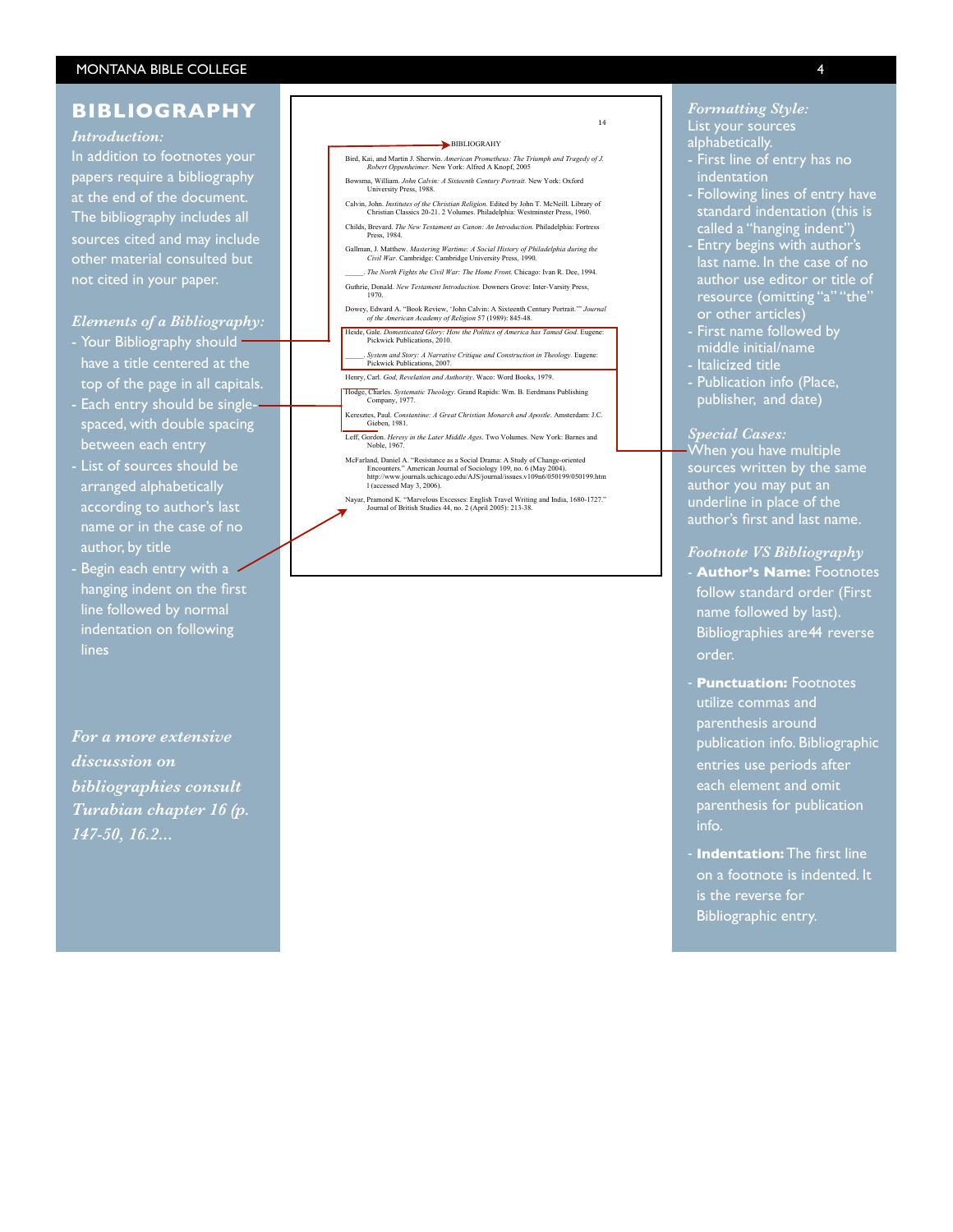Citation

Guide

## **Footnote & Bibliography Citing Specific Types of Sources**

|                                                         |           | <b>Books</b>                                                                                                                                                                                                                                                 |
|---------------------------------------------------------|-----------|--------------------------------------------------------------------------------------------------------------------------------------------------------------------------------------------------------------------------------------------------------------|
|                                                         | F:        | <sup>1</sup> Philip Ball, <i>Bright Earth: Art and the Invention of Color</i> (New York: Farrar, Straus and<br>Giroux, 2001), 140.                                                                                                                           |
| <b>One Author</b>                                       | B:        | Ball, Philip. Bright Earth: Art and the Invention of Color. New York: Farrar, Straus and<br>Giroux, 2001.                                                                                                                                                    |
| <b>Two Authors</b>                                      | F.        | <sup>1</sup> Guy Cowlishaw and Robin Dunbar, Primate Conservation Biology (Chicago: University<br>of Chicago Press, 2000), 104-7.                                                                                                                            |
|                                                         | B:        | Cowlishaw, Guy, and Robin Dunbar. Primate Conservation Biology. Chicago: University of<br>Chicago Press, 2000.                                                                                                                                               |
| <b>Four or More Authors</b>                             | F:        | <sup>1</sup> Edward O. Laumann et al., <i>The Social Organization of Sexuality: Sexual Practices in the</i><br>United States (Chicago: University of Chicago Press, 1994), 262.                                                                              |
|                                                         | B:        | Laumann, Edward O., John H. Gagnon, Robert T. Michael, and Stuart Michaels. The<br>Social Organization of Sexuality: Sexual Practices in the United States. Chicago: University of<br>Chicago Press, 1994.                                                   |
| <b>Editor or Translator instead of</b><br><b>Author</b> | F:        | <sup>1</sup> Theodore Silverstein, trans., Sir Gawain and the Green Knight (Chicago: University of<br>Chicago Press, 1974), 34.                                                                                                                              |
|                                                         | <b>B:</b> | Silverstein, Theodore, trans. Sir Gawain and the Green Knight. Chicago: University of<br>Chicago Press, 1974.                                                                                                                                                |
| <b>Editor or Translator in Addition</b><br>to Author    | F:        | <sup>1</sup> Yves Bonnefoy, New and Selected Poems, ed. John Naughton and Anthony Rudolf<br>(Chicago: University of Chicago Press, 1995), 22.                                                                                                                |
|                                                         | B:        | Bonnefoy, Yves. New and Selected Poems. Edited by John Naughton and Anthony<br>Rudolf. Chicago: University of Chicago Press, 1995.                                                                                                                           |
| <b>Chapter of Other Part of a Book</b>                  | F:        | Andrew Wiese, "The House I Live In': Race, Class, and African American<br>Suburban Dreams in the Postwar United States," in The New Suburban History, ed. Kevin<br>M. Kruse and Thomas J. Sugrue (Chicago: University of Chicago Press, 2006), 101-2.        |
|                                                         | B:        | Wiese, Andrew. "The House I Live In': Race, Class, and African American Suburban<br>Dreams in the Postwar United States." In The New Suburban History, edited by Kevin M.<br>Kruse and Thomas J. Sugrue, 99-119. Chicago: University of Chicago Press, 2006. |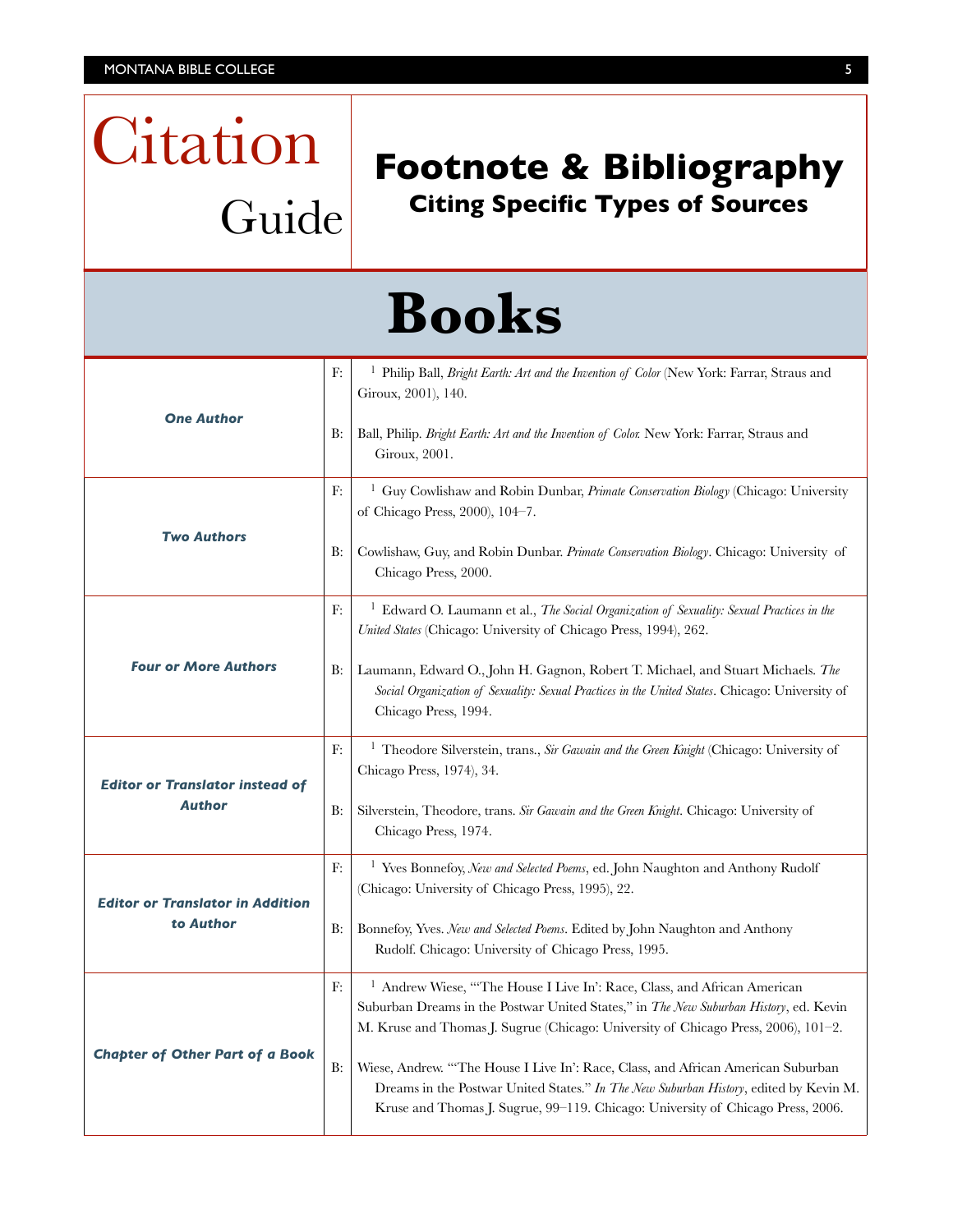| <b>Chapter of an Edited Volume</b><br><b>Originally Published Elsewhere</b><br>(As in Primary Sources)                                                                             | F.<br>B:         | Quintus Tullius Cicero. "Handbook on Canvassing for the Consulship," in Rome: Late<br>Republic and Principate, ed. Walter Emil Kaegi Jr. and Peter White, vol. 2 of University of<br>Chicago Readings in Western Civilization, ed. John Boyer and Julius Kirshner (Chicago:<br>University of Chicago Press, 1986), 35.<br>Cicero, Quintus Tullius. "Handbook on Canvassing for the Consulship." In Rome: Late<br>Republic and Principate, edited by Walter Emil Kaegi Jr. and Peter White. Vol. 2 of<br>University of Chicago Readings in Western Civilization, edited by John Boyer and Julius<br>Kirshner, 33-46. Chicago: University of Chicago Press, 1986. Originally published in<br>Evelyn S. Shuckburgh, trans., <i>The Letters of Cicero</i> , vol. 1 (London: George Bell &<br>Sons, 1908). |
|------------------------------------------------------------------------------------------------------------------------------------------------------------------------------------|------------------|-------------------------------------------------------------------------------------------------------------------------------------------------------------------------------------------------------------------------------------------------------------------------------------------------------------------------------------------------------------------------------------------------------------------------------------------------------------------------------------------------------------------------------------------------------------------------------------------------------------------------------------------------------------------------------------------------------------------------------------------------------------------------------------------------------|
| <b>Preface, Forward, Introduction</b><br>or similar Part of a Book                                                                                                                 | F:<br>B:         | James Rieger, introduction to Frankenstein; or, The Modern Prometheus, by Mary<br>Wollstonecraft Shelley (Chicago: University of Chicago Press, 1982), xx-xxi<br>Rieger, James. Introduction to Frankenstein; or, The Modern Prometheus, by Mary<br>Wollstonecraft Shelley, xi-xxxvii. Chicago: University of Chicago Press, 1982.                                                                                                                                                                                                                                                                                                                                                                                                                                                                    |
| <b>Online and Other Electronic</b><br><b>Books</b><br>For online books, follow the guidelines for<br>print books except include the URL and the<br>date you accessed the material. | F:<br><b>B</b> : | Julian Somora and Patricia Vandel Simon, A History of the Mexican-American People, rev.<br>ed. (East lansing, MI: Julian Samora Research Institute, Michigan State University, 2000),<br>Under "Civil War in Mexico," http://www.jsri.msu.edu/museum/pubs/MexAmHist/<br>chapter14.html#six (accessed December 19, 2005).<br>Samora, Julian, and Patricia Vandel Simon. A History of the Mexican-Americam People. Rev.<br>ed. East Lansing, MI: Julian Samora Research Institute, Michigan State University,<br>2000. http://www.jsri.msu.edu/museum/pubs/MexAmHist/chapter14.html#six<br>(accessed December 19, 2005).                                                                                                                                                                                |

# **Articles**

| <b>Article in a Print Journal</b><br>$(181 - 184)$ | F:<br>B: | John Maynard Smith, "The Origin of Altruism," Nature 393 (1998): 639.<br>Smith, John Maynard. "The Origin of Altruism." Nature 393 (1998): 639-40.                                                                                                                                                                                                                                                                                                                                            |
|----------------------------------------------------|----------|-----------------------------------------------------------------------------------------------------------------------------------------------------------------------------------------------------------------------------------------------------------------------------------------------------------------------------------------------------------------------------------------------------------------------------------------------------------------------------------------------|
| Article in an Online Journal<br>$(185 - 186)$      | F:<br>B: | <sup>1</sup> Lawrence A. Shapiro, "Multiple Realizations," <i>Journal of Philosophy</i> 97, no. 12<br>(December 2000): $642$ , http://links.jstor.org/sici?sici=0022-362X<br>%28200012%2997%3A12%3C635%3AMR%3E2.0.CO%3B2-O (accessed June 27,<br>2006).<br>Shapiro, Lawrence A. "Multiple Realizations." Journal of Philosophy 97, no. 12 (December<br>2000): 635-54. http://links.jstor.org/sici?sici=0022-362<br>%28200012%2997%3A12%3C635%3AMR%3E2.0.CO%3B2-Q (accessed June 27,<br>2006). |
| <b>Popular Magazine Article</b>                    | F:<br>B: | Steve Martin, "Sports-Interview Shocker," New Yorker, May 6, 2002, 84.<br>Martin, Steve. "Spots-Interview Shocker." New Yorker, May 6, 2002.                                                                                                                                                                                                                                                                                                                                                  |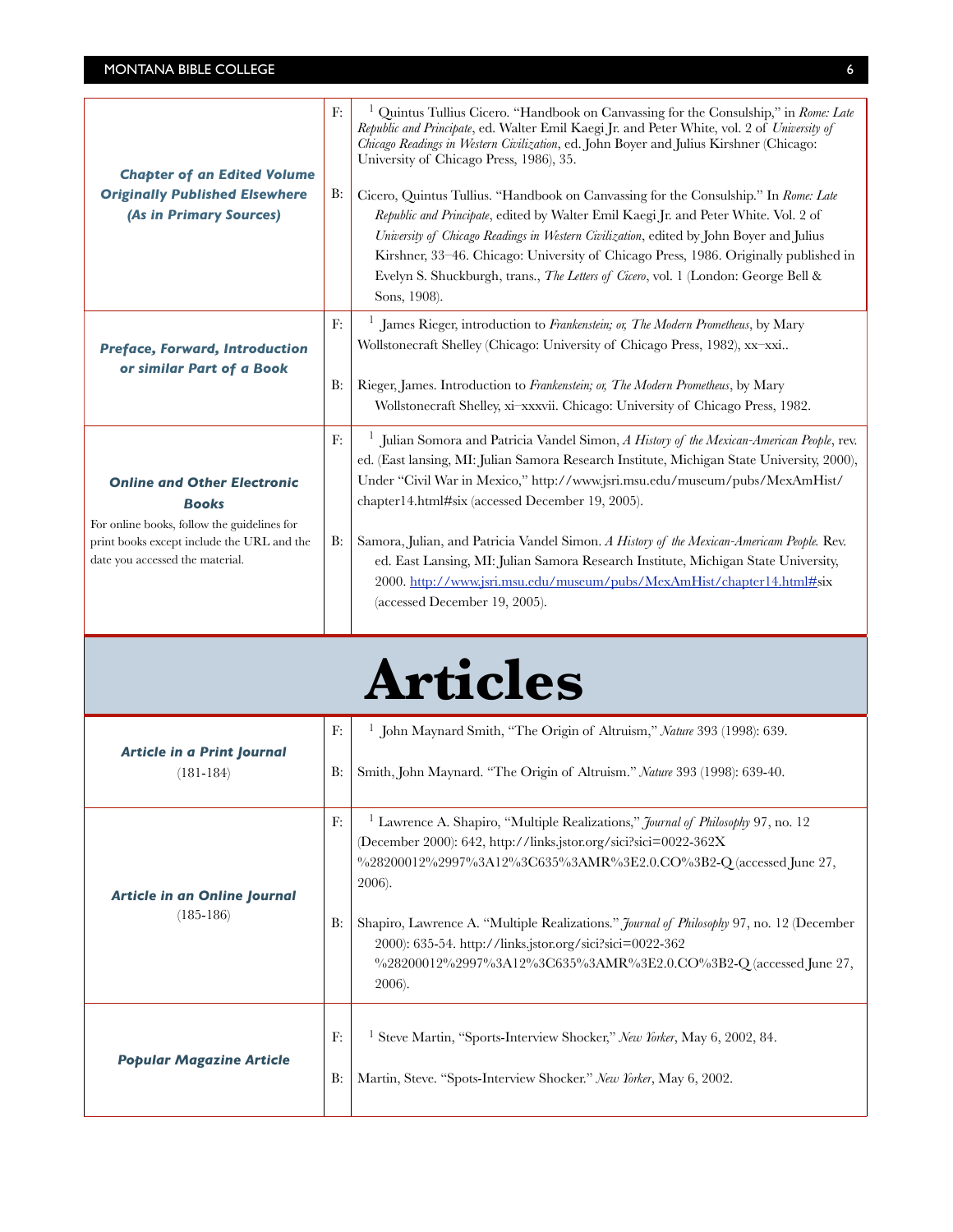| <b>Newspaper Article</b>                      | F: | William S. Niederkorn, "A Scholar Recants on His 'Shakespeare' Discovery," New      |
|-----------------------------------------------|----|-------------------------------------------------------------------------------------|
| Newspaper articles may be cited in running    |    | <i>York Times</i> , June 20, 2002, Arts section, Midwest edition.                   |
| text ("As William Niederkorn noted in a New   |    |                                                                                     |
| York Times Article on June 20, 2002,) instead | B: | Niederkorn, William S. "A Scholar Recants on His 'Shakespeare' Discovery." New York |
| of in a note or a parenthetical citation, and |    | <i>Times</i> , June 20, 2002, Arts section, Midwest edition.                        |
| they are commonly omitted from a              |    |                                                                                     |
| bibliography or reference list as well.       |    |                                                                                     |
| Examples show the more formal Version of      |    |                                                                                     |
| the citation.                                 |    |                                                                                     |

## **Miscellaneous Print**

| <b>Book Review</b>                                                       | F:<br>B: | <sup>1</sup> James Gorman, "Endangered Species," review of The Last American Man, by<br>Elizabeth Gilbert, New York Times Book Review, June 2, 2002, 16.<br>Gorman, James. "Endangered Species." Review of <i>The Last American Man</i> , by Elizabeth<br>Gilbert. New York Times Book Review, June 2, 2002.                                                                                                             |
|--------------------------------------------------------------------------|----------|--------------------------------------------------------------------------------------------------------------------------------------------------------------------------------------------------------------------------------------------------------------------------------------------------------------------------------------------------------------------------------------------------------------------------|
| <b>Thesis or Dissertation</b>                                            | F:<br>B: | M. Amundin, "Click Repetition Rate Patterns in Communicative Sounds from the<br>Harbour Porpoise, <i>Phocoena phocoena</i> " (PhD diss., Stockholm University, 1991), 22–29, 35.<br>Amundin, M. "Click Repetition Rate Patterns in Communicative Sounds from the<br>Harbour Porpoise, <i>Phocoena phocoena</i> ." PhD diss., Stockholm University, 1991.                                                                 |
| <b>Lectures, Class Notes, or Papers</b><br><b>Presented at a Meeting</b> | F:<br>B: | Brian Doyle, "Howling Like Dogs: Metaphorical Language in Psalm 59" (paper<br>presented at the annual international meeting for the Society of Biblical Literature,<br>Berlin, Germany, June 19–22, 2002).<br>Doyle, Brian. "Howling Like Dogs: Metaphorical Language in Psalm 59." Paper<br>presented at the annual international meeting for the Society of Biblical Literature,<br>Berlin, Germany, June 19–22, 2002. |

## **Internet Sources**

| <b>Web Site</b>                | F:         | Evanston Public Library Board of Trustees, "Evanston Public Library Strategic<br>Plan, 2000–2010: A Decade of Outreach," Evanston Public Library, http://<br>www.epl.org/library/strategic-plan-00.html (accessed June 1, 2005). |
|--------------------------------|------------|----------------------------------------------------------------------------------------------------------------------------------------------------------------------------------------------------------------------------------|
|                                | <b>B</b> : | Evanston Public Library Board of Trustees. "Evanston Public Library Strategic Plan,<br>2000–2010: A Decade of Outreach." Evanston Public Library. http://www.epl.org/<br>library/strategic-plan-00.html (accessed June 1, 2005). |
| <b>Weblog Entry or Comment</b> | F:         | <sup>1</sup> Peter Pearson, comment on "The New American Dilemma: Illegal Immigration,"<br>The Becker-Posner Blog, comment posted March 6, 2006, http://www.becker-posner-                                                       |
|                                |            | blog.com/archives/2006/03/the_new_america.html# $c080052$ (accessed March 28,<br>2006).<br>Becker-Posner Blog, The. http://www.becker-posner-blog.com/ (accessed March 28,                                                       |
|                                | B:         | 2006).                                                                                                                                                                                                                           |